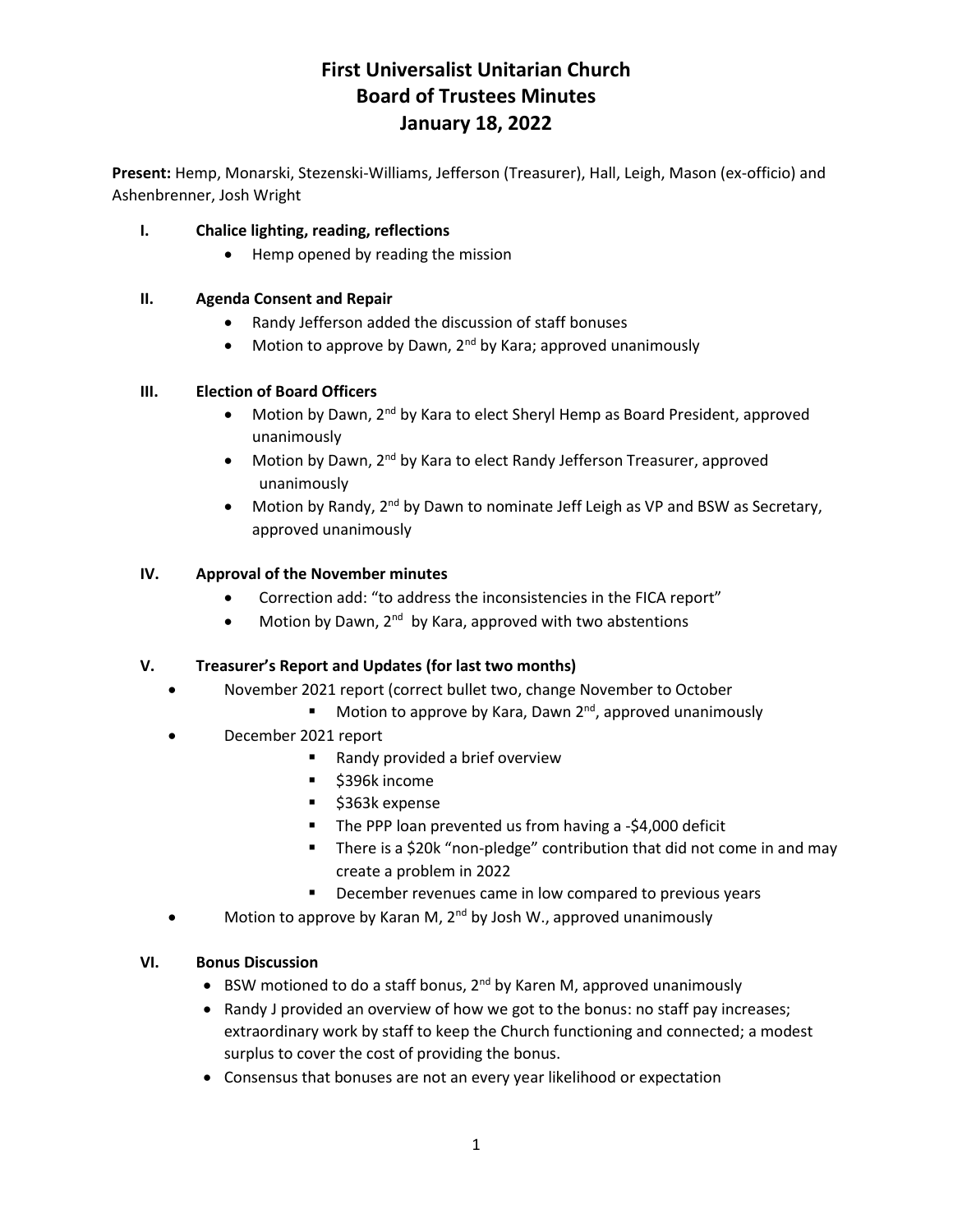## **First Universalist Unitarian Church Board of Trustees Minutes January 18, 2022**

• Motion by BSW to do the 5% (of the 2021 compensation) for the minister and up to 5% for the staff, giving the minister the discretion to adjust the individual staff levels) presented by RJ, motion by Kara, 2<sup>nd</sup> by Dawn, approved unanimously

### **VII. Minister and Staff Reports (Consent agenda)**

- RJ asked for further information re: new programs such as Spiritual Autobiography and Engaging New Members
- Brian Mason provided a short summary of the new programs

### **VIII. Bounce Back Discussion – including RE status**

- Kara raised questions/concerns about COVID
- After extended discussion, the Board agreed to keep the protocols the same, but expand communication around the need to follow them fully
- Further discussion around what to do about doing in-person RE
- Consensus that RE should return to in-person in February because the life of the program is in the balance. Online RE is not reaching or helping more than a handful of children and not having RE during church reduces the number of families participating

### **IX. Stewardship Update**

- Still in the process of securing pledges
- If we can get renewals at 2021 #s, we will be short
- Will very likely need to ask everyone to make additional pledges
- Some new pledges, but just a few
- Some of the new gifts are large

#### **X. President's Report**

- need for 3rd signer on the bank accounts
	- $\circ$  Randy offered to be the 3<sup>rd</sup> signer
- Fellowship renewal application for the Minister
	- there are two entities doing evaluations the Board on Ministry and the Board of Trustees.
	- It's due on February 1,
	- BSW will create a Google doc to share with the Board
	- Suggestion that each Board member should provide bulleted comments in each area where they feel like they have meaningful comments to make
	- Request to set aside time on 1/31/22 to meet to review the document as a group via Zoom (not during the Packer game)
	- Sheryl will request a deadline extension from the UUA